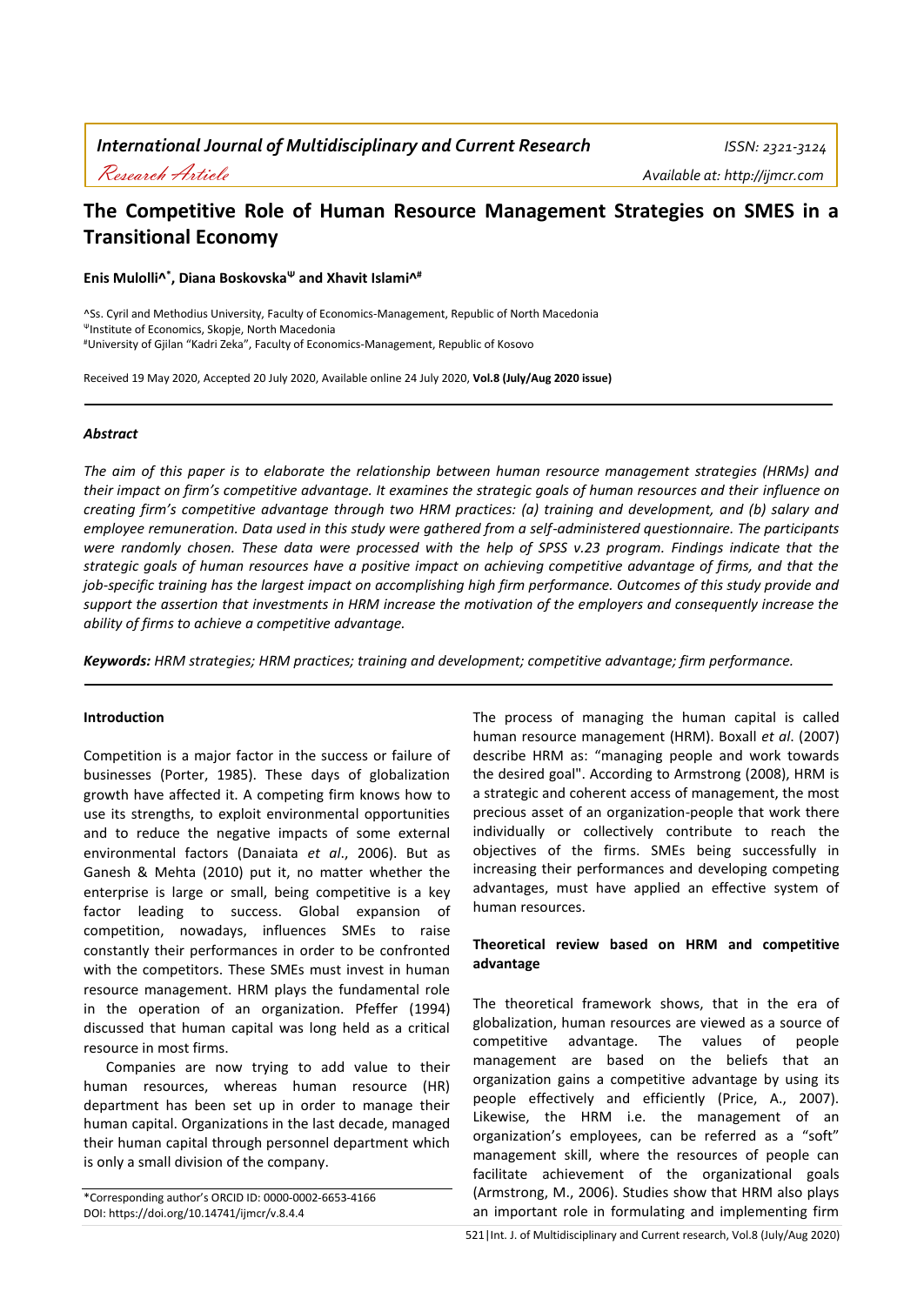strategy. Myloni *et al*. (2004) found that also HRM can be precepted as part of the overall strategy of the firm.

The growing importance of HRM in strategy has then led the HR managers to be part of the decision makers while formulating and implementing strategy. Rozhan and Zakaria (1996) study of Malaysian firm provides some evidence of HR managers having an involvement in the strategy formulation process. Most research suggests that HRM is crucial in order for a firm to achieve organizational success (Barney, 1991; Jackson & Schuler, 2000; Pfeffer, 1994). Typically, HRM is considered to be fundamental in order for an enterprise to achieve its success by enabling the firm to sustain competitive advantage. Literatures on strategic HRM even indicate that HRM practices and systems contribute to the creation of a sustained competitive advantage for the firm (Gerhart & Milkovich, 1992; Huselid, 1995; Macduffie, 1995). As a result, it is important that a firm adopt HRM practices that make use of its employees. Pfeffer (1994) points out that the human resource may be the best source of core competencies which can lead to competitive advantages. Armstrong and Baron (2002) begin with this: "people and their concrete skills, abilities and experience, together placing these in the interest of being employed in the enterprise and making a significant contribution to the success of the firm, constitute an important resource of the competitive advantage.

We have two versions of concept development where HRM affects the competitive advantage. The "strong" HRM version emphasizes that people are an important asset through which the enterprise achieves competitive advantage. The focus is on the quantitative aspects, business calculations and strategic management of human resources, in the same manner as for any other economic factors (Storey, 1989). As Guest (1999) comments that "HRM must be adaptable and based on business issues and their need to respond to external threats from increased competition. The "soft" version of HRM traces the roots of human relationships to school, emphasizing communication, motivation, and leadership. As described by Storey (1989), this includes "treating employees as more valuable assets" as a wealth of competitive advantage through their commitment, adaptation, and high quality (of skills, performance, and so on). Therefore, employee surveillance according to the Guest should not be viewed as an object, nor should Kant's advice be forgotten: "Treat people as yourself and not as a finished object.

# **Strategic goals of HRM**

HR strategies determine what the enterprise intends to do with HRM policies and practices and how they should be integrated into the business strategy. They were described by Dyer and Reever (1995) as "internal conformity of HR practices" and in the words of Peter Boxall (1996), they provide a definitive critical framework of tools. Richardson and Thompson (1996) suggest that "a strategy, whether it is an HR strategy or any other type of management strategy, should have two key elements: it must have strategic objectives (i.e. things that are intended), to be achieved) and should be a plan of action (i.e. the means by which it is proposed that the objectives will be met).

A related approach within the strategic perspective on HRM pertains to how the overall set of HRM practices is generally associated with firm performance and competitive advantage (Ferris *et al*., 1999). Strategic HRM researchers have assessed firm profitability, productivity and cost efficiency in exploring the relationship between HRM and firm performance (Becker & Gerhart, 1996; Becker & Huselid, 1998). These researchers argue that HR can affect firm profitability through improved labor productivity, through greater cost efficiency, and by adding value through human assets. For example, Becker and Huselid (1998) suggest that the HRM-firm performance relationship is largely driven by more efficient management of the firm's HR, thus contributing to lower operating costs. However, they also suggest that effective HR systems lead to acquiring, motivating, and developing intellectual assets that can be a source of competitive advantage, highlighting HRM's value-adding role (see also Becker & Gerhart, 1996).

## **HRMs and competitive advantage**

We have many economists who have used the concept of competitive advantage before Porter, but Porter's work (1979, 1980, 1985 and 1990) is to start with the concept of competitive advantage. The concept of competitive advantage has also been addressed by Penrose (1959) and Ansoff (1965). According to Day (1984), and Barney (1986), competitive advantage has been considered the objective of Porter's (1985) strategies. Islami, Mustafa and Topuzovska (2020) analyzed porter strategies and found that differentiation strategy increases6 organizational more than low-cost strategy and focus strategy. Competitive advantage is the ability of an enterprise to perform the activity in one or more ways that competitors will not be able to accomplish (Kotler, 2000).

Competitive advantage can be defined as "everything that a firm does particularly well than its rival firms" (David, 2010). A firm has a competitive advantage when it is able to generate more economic value than rival firms (Barney & Hesterly, 2010). An individual has a comparative advantage in producing something if the opportunity cost of that output is lower for him than for other individuals (Krugman & Wells 2006; Mankiw, 2008), the same can be said for firms and economies in the world. An individual can have an absolute advantage over an activity if he or she can do it better than other individuals (Krugman & Wells 2006; Mankiw, 2008).

We have two models of concept development over competitive advantage: (a) the first model is built on traditional economic theory and the tradition of industrial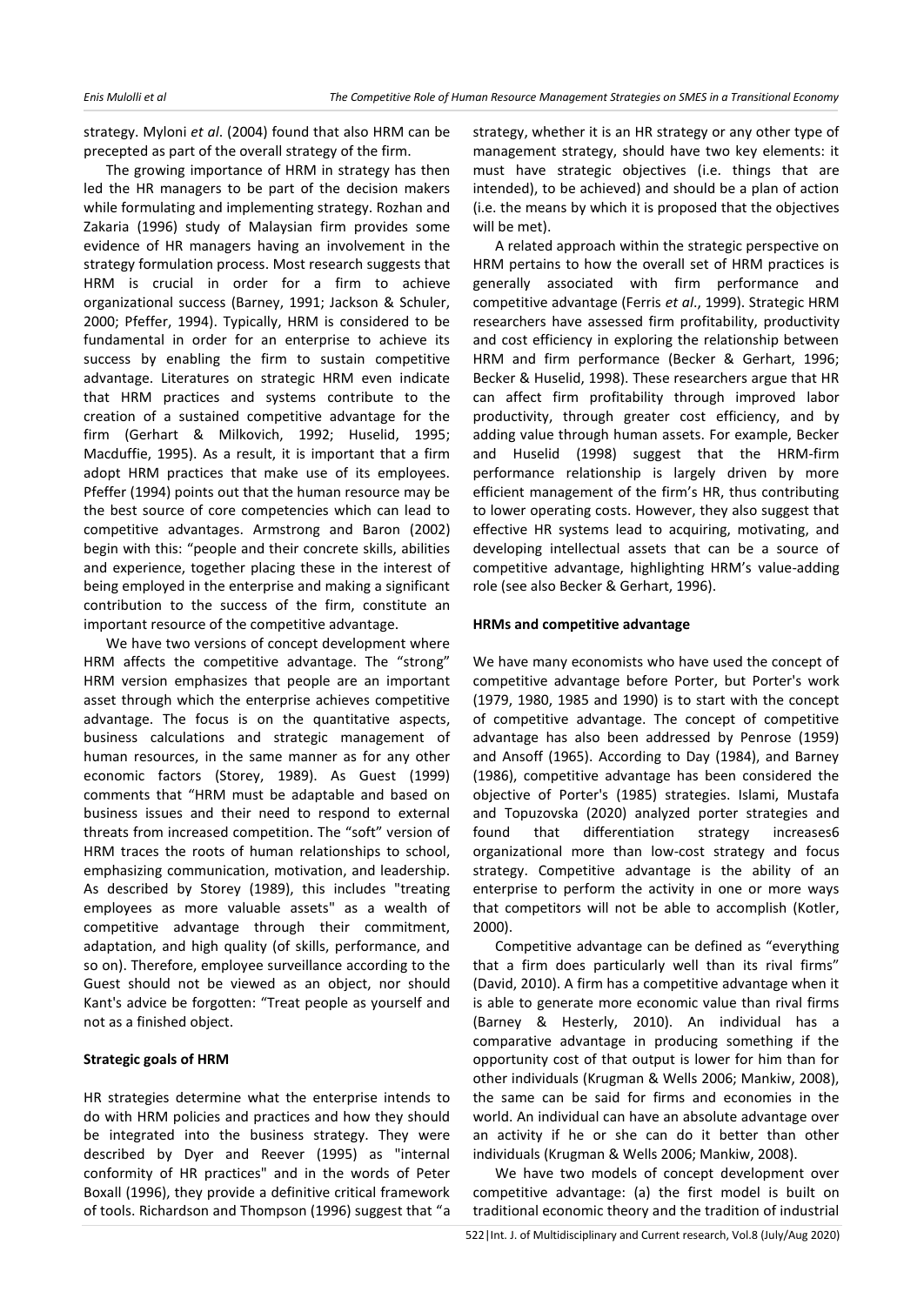organizations, where competitive advantage has been described in external characteristics rather than in internal firm characteristics (Porter, 1981; Prahlad & Hamel, 1990), and (b) the second model is rooted in the firm's RBV (firm internal resources) where specialized resources are used to secure a privileged market position (Barney 1986).

According to the resource-based view of the firm (e.g., Barney, 1986, 1991, 1995), firms can develop sustained competitive advantage only by creating value in a way that is rare and difficult for competitors to imitate. Although traditional sources of competitive advantage such as natural resources, technology, economies of scale, and so forth, create value. The resource-based argument is that these sources are increasingly easy to imitate, especially in compare-son to a complex social structure such as an employment system. If that is so, human resource strategies may be an especially important source of sustained competitive advantage (Lado & Wilson, 1994; Pfeffer, 1994; Wright & McMahan, 1992). Coff (1994) argues that human assets are a major source of sustainable advantage due to ambiguity and systematic information, making it inimitable**.** Central here is the resource based perspective (Barney, 1991) such that, collectively, a firm's human resources are believed to have implications for firm performance and provide a unique source of competitive advantage that is difficult to replicate (Wright *et al*., 1994).

The guiding proposition is that HRM practices are socially complex and intricately linked in ways that make them difficult for competitors to copy (Boxall, 1996). More fully, the complexities of the human resource value creation process make HRM a source of competitive advantage that is rare, inimitable, and no substitutable (Barney, 1991). The resource-based view has prompted recent work on how HRM practices contribute to firm performance by leveraging human capital, discretionary effort, and desired attitudes and behaviors (e.g., Becker & Gerhart, 1996; Wright *et al*., 1994).

## **HRM practices and firm performance**

Hornsby and Kuratko (2003) defined HRM practices in five major areas: job analysis description, recruiting and selection, training, performance appraisal and compensation. Huselid (1995) defined HRM practices as employee recruitment and selection procedures, compensation and performance management systems, employee involvement and employee training. Mondy *et al*. (2002) thought the practices of HRM include five basic functions, including staffing, human resource development, compensation and benefits, safety and health, employee and labor relations and so on. Budhwar (2000) identified HRM practices as pay and reward, recruitment and selection, training and development, health and safety, and work expansion or reduction. On this paper we will see the effects of two HRM practices (training and development and Salary and employee

remuneration). Mulolli *et al*. (2015) claimed that using the human practices help SME to improve their firm performance.

Training and development refers to the amount of formal training given to employees. Organizations can provide extensive formal training or rely on acquiring skills through selection and socialization. Training is targeted on skill development, whether technical, clinical or soft skills such as team working, leadership and interviewing (Delery and Doty 1996). According to Harel and Tzafrir (1999), training can influence performance in two ways: first, training improves relevant skills and abilities; and second, training increases employees' satisfaction with their current job and workplace. Training can consist of on-job training, off-job training, formal training, skill training, cross-functional training, team training, literacy training and so on (Gomer-Mejia, Balkin and Cardy 2004).

Compensation or incentive is contingent on performance (e.g., individual or group incentive pay). Islami Xh. and Islami V. (2019) suggested that applying performance appraisal in the correct way and for appropriate goals, improves job satisfaction, employees' satisfaction, motivation to employees, and as a result the quality of working life. Additionally, Islami (2015) stated that rewarding of employees should be made based on their individual performance. One of the primary means organizations use to enhance employee motivation is providing performance-contingent incentive compensation to align employee and shareholder interests (Delaney and Huselid 1996). Islami *et al* (2018), employees are more productive when they know that they will be rewarded from the company based on the work that they do in organization. According to Gomer-Mejia *et al*. (2004), there are three kinds of compensation plan: first is base-compensation (fixed pay to employees). Second is pay incentives (bonuses and profit sharing). Third is indirect compensation (health insurance, vacation, unemployment compensation). Normally, compensation is based on two categories: financial incentives and non-financial incentives.

## **Firm Performance**

According to Armstrong (2009), the concept of performance includes two things the one that has to be reached and the one reached. He further claimed that the performance of firm can be evaluated in different manners, but the most used method in a lot of studies is key indicators of a performance (KPI ) that includes financial indicators on the other hand, the second manner has to be with the evaluation "who" which is supported with the qualitative data in the abilities of evaluation or effective organization. A number of previous studies examined the impacts of HRM practices on different kinds of firm performance, such as on productivity (Chen, Liaw and Lee, 2003), on efficiency and employee turnover (Huselid 1995), on financial performance (Huselid,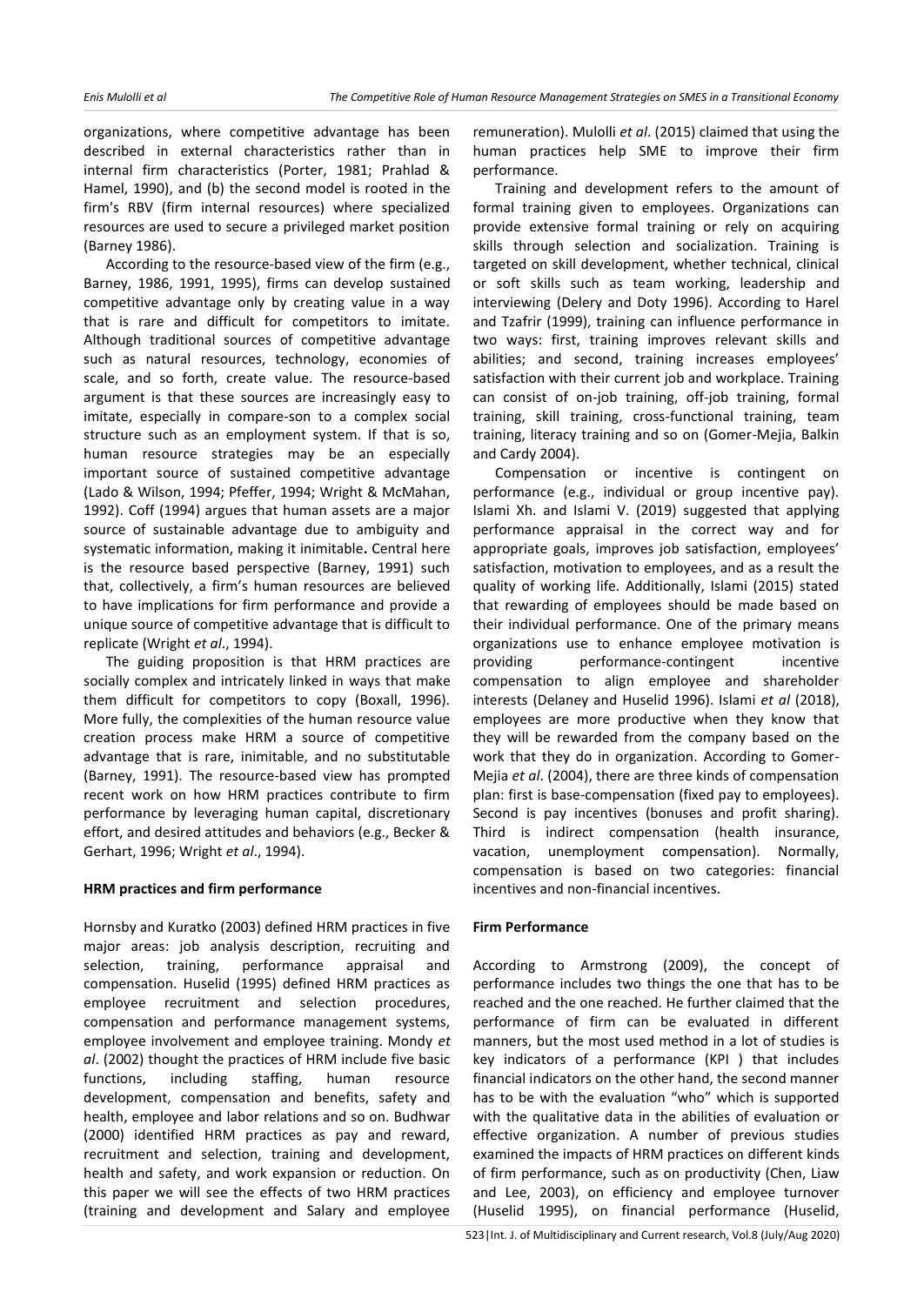Jackson and Schuler, 1997), on customer satisfaction (Koys, 2003), on turnover, absenteeism, productivity and quality (Richard and Johnson, 2001).

Wright *et al*. (2005) pointed out that there are two methods to evaluate the performance of a firm. The first method is the organizational result, the other functions of measures like productivity and quality are used to evaluate the employee's performance and the second method is financial or countable result, which is an evaluation of a real financial performance. Measurements from financial results are costs, incomes and profitability (Wright *et al*. 2005).

Islami *et al*. (2020) measured firm performance using financial and market criteria, including such as:

return on investment (ROI), market share, profit margin on sales, the growth of ROI, the growth of sales, the growth of market share, and overall competitive position. In firm evaluation performance in SME, the method of financial indicator is selected in a lot of studies (Simpson, Padmore and Newman, 2012). The same method of measuring firm performance were used by several authors (e.g. see Islami, Mulolli and Skenderi, 2015; Islami, Islami, Topuzovska and Mulloli, 2019; Islami, Mulolli and Mustafa 2018; Muastafa et al., 2019; Mulolli and Boskovska 2020). This evaluation method is acceptable even for us and we will apply the same method to evaluate SME performances.

The relationship between HRM and performance is modeled by Guest *et al* (2000):



**Figure 1.** The relationship between HRM and performance (Source: Armstrong (2008)

#### **Research hypotheses**

Based in literature review the research hypotheses are raised:

*H1*: Strategic goals of human resources have a positive influence on creating a competitive advantage of firms.

*H2*: Personnel training and development has a positive impact on firm performance.

*H3:* Salary and employee remuneration are positively related to firm performance.

## **Methodological approach**

To realize this study, a combination of primary and secondary data has been used. The background of the research framework and research hypothesis has been prepared using the analysis of secondary data by the literature reviewed including scientific publications and articles that were published by credible publishers, such as, Academy of Management, Elsevier, Springer, Taylor & Francis, Emerald, etc. As the starting point for literature searching were titles and abstracts of documents that are evidenced on Scopus databases, using this variety of keywords: ("Human Resource Management Strategy" OR "Human Resource Management Practices" OR "Training" OR "Development" OR "Salary" OR "Employee Remuneration") AND "Role" AND "Competitive Advantage"). Thus, the actual study evaluates hypotheses that are largely driven by theory, consequently, elements on the research framework were structured on the basis of theory, and therefore on determining whether there is empirical support for the proposed theoretical model constructed were used confirmatory factor analysis. Whereas, primary resources were gathered in the form of results of the quantitative survey conducted in a sample group of employers that work in the business firms in Republic of Kosovo. For the empirical analysis of the study, the data were gathered from a self-administered questionnaire. The rate used in the questionnaire is based on 7-point Likert scale (1 - strongly disagree, to 7 strongly agree). The participants were randomly chosen. To measure the impact in between variables in this study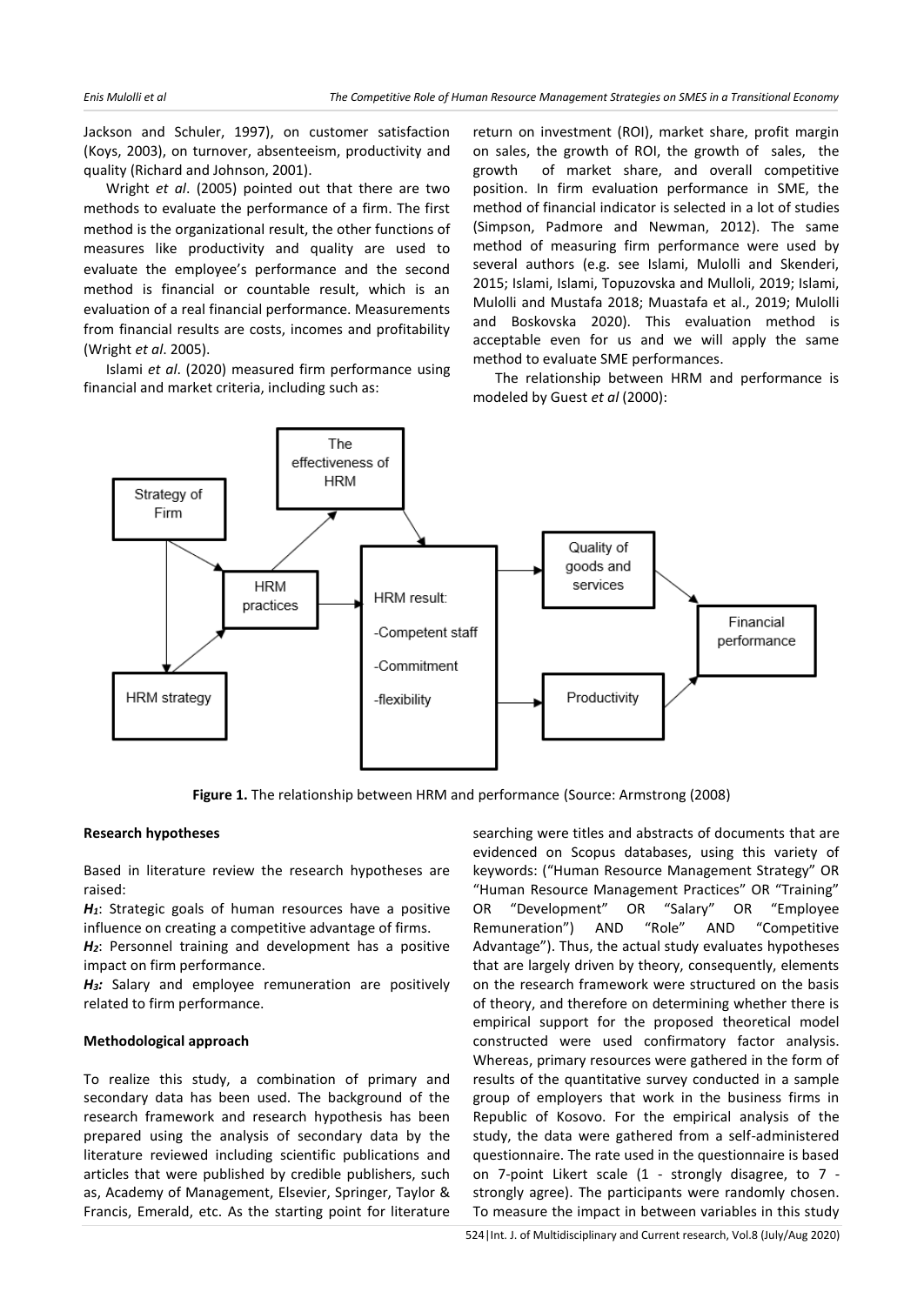SPSS v. 23 programs has been used. Consequently, by filling questionnaires evaluated only human resource management aspects and their impact on creating SMEs competitive advantages.

# **The sample**

From 26 questionnaires distributed to 26 firms, we have only 20 well-filled (so the scale of responses was 77%). So, 20 respondents is sufficient number to do regression analysis and to generalize results of this study. Even though we received back 23 filled questionnaires, we found that 3 questionnaires had lacked in data and we could not enter in the further analysis, therefore only 20 questionnaires were analyzed that had full data. Questionnaire has been conducted in the way that the respondents to take their opinion related with the Competitive Role of Human Resources on SMEs in the Republic of Kosovo.

#### **General information about the firms surveyed**

In this subchapter are presented data of contributors (firms' representatives) concerning descriptive data such as: gender, education, age, and their position in firm and their activity in the enterprise and data of contributors (firms' representatives) concerning descriptive data such as: type of activity of the firm, the size of the firms surveyed, legal forms of the firms surveyed, age of firms surveyed, and their role that make firms' representatives on enterprises.

| Demographic variable    | Count N=20      | (percentage) |
|-------------------------|-----------------|--------------|
| Gender                  |                 |              |
| Male                    | 13              | (65%)        |
| Female                  | $\overline{7}$  | (35%)        |
| Age                     |                 |              |
| $20 - 25$ years         | $\overline{2}$  | (10%)        |
| 26-30 years             | 5               | (25%)        |
| $31 - 35$ years         | $\overline{7}$  | (35%)        |
| 36-40 years             | 3               | (15%)        |
| $41 - 45$ years         | $\overline{2}$  | (10%)        |
| 46-50 years             | $\mathbf{1}$    | (5%)         |
| Work experience         |                 |              |
| 3-5 years               | 5               | (25%)        |
| $6-10$ years            | 11              | (55%)        |
| $10 + \mathrm{years}$   | 4               | (20%)        |
| <b>Education</b>        |                 |              |
| Intermediate            | 5               | (25%)        |
| <b>Bachelors</b>        | 8               | (40%)        |
| <b>Masters</b>          | 7               | (35%)        |
| <b>Position in Firm</b> |                 |              |
| Owner                   | 5               | (25%)        |
| Director                | 2               | (10%)        |
| Manager                 | $\overline{2}$  | (10%)        |
| Human resource staff    | 7               | (35%)        |
| Employees               | 4               | (20%)        |
|                         | Source: authors |              |

**Table 2.** Demographic characteristic of the sample (n=20)

| Industry               | <b>Densities</b>                  | Percentage | Cumulative<br>percentage |  |  |  |  |
|------------------------|-----------------------------------|------------|--------------------------|--|--|--|--|
| Services               | 4                                 | 20%        | 20%                      |  |  |  |  |
| Production             | 4                                 | 20%        | 40%                      |  |  |  |  |
| Trade                  | 9                                 | 45%        | 85%                      |  |  |  |  |
| Construction           | 3                                 | 15%        | 100%                     |  |  |  |  |
|                        | The size of the firms surveyed    |            |                          |  |  |  |  |
| Up to 9<br>employees   | 12                                | 60%        | 60%                      |  |  |  |  |
| $10 - 49$              | 8                                 | 40%        | 100%                     |  |  |  |  |
|                        | Legal forms of the firms surveyed |            |                          |  |  |  |  |
| Individual<br>business | 15                                | 75%        | 75%                      |  |  |  |  |
| Partnership            | 5                                 | 25%        | 100%                     |  |  |  |  |

Source: authors

Age of firms surveyed – The results showed that the age of firms surveyed is from 4 years (minimum) the youngest firm, up to 35 years (maximum) older firm, firms surveyed have an average age of 15.75 years and a standard deviation of 7.3, see table 2.

**Table 3.** Descriptive statistics of the age of firms (n = 20)

|                             | Number | Min. | Max. | Mean  | Std.<br>deviation |  |
|-----------------------------|--------|------|------|-------|-------------------|--|
| Age of<br>firms<br>surveyed | 20     | 4    | 35   | 15.75 | 7.312             |  |
| Source: authors             |        |      |      |       |                   |  |

Role that make firms' representatives – From the result it can be seen the role that makes firms' representatives most in common is sales manager with a mean of 6.15, see table 3.

| <b>Table 4.</b> Descriptive statistics of the role that make firms' |
|---------------------------------------------------------------------|
| representatives ( $n = 20$ )                                        |

|                                       | Mean | Std.<br>deviation | <b>Minimum</b> | <b>Maximum</b> |
|---------------------------------------|------|-------------------|----------------|----------------|
| Chief<br>Executive                    | 5.70 | 1.30              | 2              | 7              |
| Finance<br>Manager                    | 5.35 | 1.53              | $\overline{2}$ | 7              |
| Sales<br>Manager                      | 6.15 | 0.93              | 4              | 7              |
| Production<br>Manager                 | 5.30 | 1.72              | $\overline{2}$ | 7              |
| Human<br>Resources<br>Manager         | 5.15 | 1.42              | 3              | 7              |
| Low-level<br>manager or<br>supervisor | 6.05 | 1.23              | 3              | 7              |
| Other                                 | 5.30 | 1.56              | $\overline{2}$ | 7              |

Source: authors

525|Int. J. of Multidisciplinary and Current research, Vol.8 (July/Aug 2020)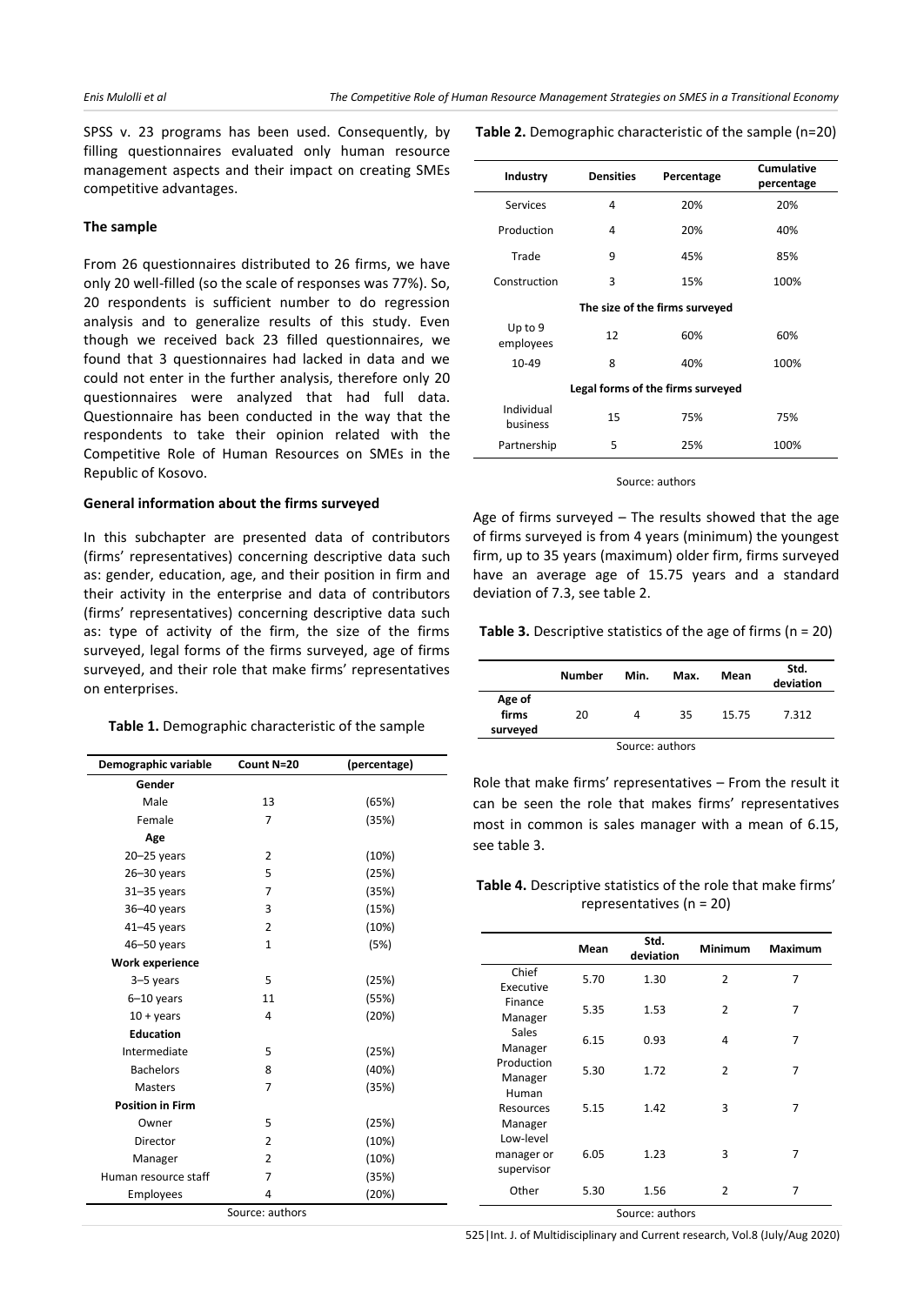## **Findings of this paper**

## **Regression analysis for the dependent variable competitive advantage of firms**

In order to measure the impact of independent variables in dependent variable "competitive advantage of firms" multiple regression analysis has been used. Regression analysis is presented in table 3. According to regression analysis independent variables that enter in analysis explain 12% of dependent variable "competitive advantage of firms". F critique for freedom scale (1, 19) is 4.41 whereas F real is 3.592 (sig. 0.000) which means that the model is important statistically with the significance level  $\alpha$ = 0.05, because (0.000<0.074). Independent variable "Strategic goals of human resources" is positively connected with dependent variable "competitive advantage of firms" by predicting it for 41.2% (b=.403 & p=.074).

**Table 5.** Regression analysis of dependent variable "competitive advantage of firms", n=20

| Model              | $R^2$ | $\Delta$ R <sup>2</sup> |     | b   |     |     |     |
|--------------------|-------|-------------------------|-----|-----|-----|-----|-----|
|                    | .16   | .12                     |     |     | 3.5 |     |     |
|                    | 6     | 0                       |     |     | 92  |     |     |
|                    |       |                         |     | 3.7 |     | 3.3 | .00 |
| (constant)         |       |                         |     | 44  |     | 69  | 3   |
| Strategic goals of |       |                         | .41 | .40 |     | 1.8 | .07 |
| human resources    |       |                         | າ   | ς   |     | 95  |     |
|                    |       |                         |     |     |     |     |     |

Note: b=Un-standardized Coefficients, β=standardized coefficients, t=tstatistic, p=significance level. R<sup>2</sup>= square, ΔR<sup>2</sup>=adjusted R square. Source: authors

The relation between the independent variable and the dependent variable is given by the regression equation: "Firm competitive advantage" =  $3.744 + 0.403$  (strategic goals of human resources).

From the table above it appears that the strategic goals of human resources have (p value) a satisfactory signification (0.074), respectively, the probability of error to accept this hypothesis is only 7.4%, the absolute value  $t = 1.895$  being the most less than critical  $t = 2.87$ , thus fulfilling the condition to be accepted the hypothesis H<sub>1</sub>.

#### **Regression analysis for the factor performance of firm's**

Multiple regression analysis was used to distinguish the factors that significantly influenced firm performance. High performance in the firm results from the impact of many factors.

However, we will test and two hypotheses:

(a) Personnel training and development affects the firm performance.

(b) Salary and employee remuneration are positively related to firm performance.

We will first test the hypothesis "personnel training and development affects the firm performance".

Regression analysis was used to test this hypothesis, where the "firm performance" was used as the dependent variable, and the independent variable "personnel training and development".

**Table 6.** Regression analysis of dependent variable "firm performance", (n=20)

| Model                     | $R^2$    | $\Delta$ R <sup>2</sup> | ß   | b   | F   | t   | Ρ   |
|---------------------------|----------|-------------------------|-----|-----|-----|-----|-----|
|                           | ٠<br>335 | .498                    |     |     | 9.9 |     |     |
| (constant)                |          |                         |     | 1.1 |     | .85 | .00 |
|                           |          |                         |     | 21  |     |     | 3   |
| <b>Personnel training</b> |          |                         | .72 | .72 |     | 3.0 | .00 |
| and development           |          |                         | 0   | 5   |     | 09  | 8   |
| $C_{\text{out}}$          |          |                         |     |     |     |     |     |

Source: authors

The relation between the independent variable and the dependent variable is given by the regression equation: "Firm performance" =  $1.121 + 0.725$  (Personnel training and development).

From the results given in table 5, it can be concluded the independent variable, "personnel training and development" explains 49.8% of the dependent variable variation, "firm performance".

The regression coefficients of the independent variable "personnel training and development" are positive and specific (0.725), which means an increase in the level of the "personnel training and development" variable will cause an increase in the level of the dependent variable "Firm performance". This means that the greater the impact of "personnel training and development", the more businesses will be encouraged to create higher "firm performance". Based on the results obtained from the questionnaire which of the following trainings had the most impact on firm performance, it turns out that job-specific training had the most impact this can be confirmed by the regression equation from the data obtained from the following table:

- "Firm performance" as a result of "general firm training" = 1.121 + 0.725 \* 5.15 = 4.85
- "Firm performance" as a result of "job-specific training" = 1.121 + 0.725 \* 6.15 = 5.57
- "Firm performance" as a result of "specific training depending on performance evaluation"=1.121+ 0.725  $* 5.85 = 5.36.$
- Firm performance "as a result of "strategic skills development training to encourage innovation and intellectual growth "= 1.121 + 0.725 \* 5.25 = 4.92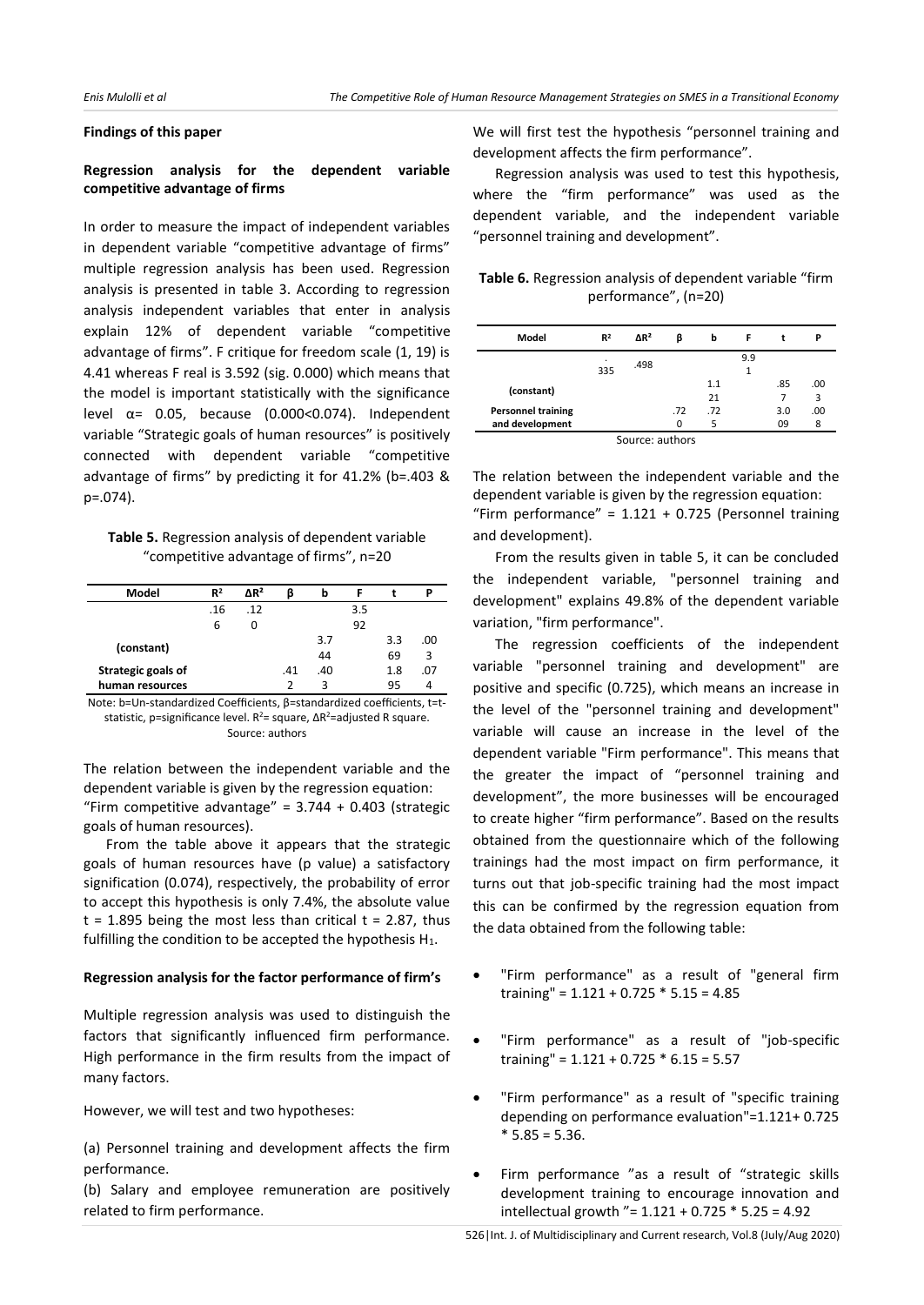| <b>Type of training</b>                                                                           | Mean | Std.<br>deviation   | Minim<br>um   | Maxim<br>um |
|---------------------------------------------------------------------------------------------------|------|---------------------|---------------|-------------|
| General firm training                                                                             | 5.15 | 1.424               | $\mathfrak z$ | 7           |
| Job-specific training                                                                             | 6.15 | 1.137               | 4             | 7           |
| Specific training<br>depending on<br>performance<br>evaluation                                    | 5.85 | .745                | 4             | 7           |
| Strategic skills<br>development training<br>to encourage<br>innovation and<br>intellectual growth | 5.25 | 1.293               | 2             | 7           |
| Total                                                                                             | 5.60 | 1.149               | 3             |             |
|                                                                                                   |      | $COM$ required note |               |             |

Source: authors

In conclusion, Personnel training and development has a positive impact on firm performance. The results of the questionnaires show that job-specific training has the greatest impact on achieving high firm performance.

And the last hypothesis "Salary and employee remuneration are positively related to firm performance" was tested using ANOVA.

From the results of the data is seen that salary and remuneration have an impact on firm performance, where the independent variable "Salary and employee remuneration" 12.7% of the dependent variable "firm performance". F critique for freedom scale (1, 19) is 4.41 whereas F real is 3.767 (sig. 0.000) which means that the model is important statistically with the significance level  $\alpha$ = 0.05, because (0.000<0.068). These variables were entered into the regression analysis with t-test from this analysis of the data as are presented in table 8, resulted that salary and employee remuneration are positively related to firm performance.

**Table 8.** Impact of salary and employee remuneration on "firm performance", n=20

| Source of<br>variation | Sum of<br>squares | Degree of<br>freedom<br>(df) | Mean<br>square | <b>Fisher</b> | р        |
|------------------------|-------------------|------------------------------|----------------|---------------|----------|
| Between<br>Groups      | 4.500             | 1                            | 4.500          | 3.767         | .0<br>68 |
| Within<br>Groups       | 21.500            | 18                           | 1.194          |               |          |
| Total                  | 26.000            | 19                           |                |               |          |
|                        |                   | Source: authors              |                |               |          |

Source: authors

#### **Conclusion**

To sum up, from analysis of results from tested questionnaires with SPSS IBM software, it is showed that: First hypothesis: according to the statistical test results for individual coefficient control we get the result  $(t_1 =$ 1.895 and  $p = 0.074$ ) individual coefficients show that independent variable "Strategic goals of human resources" have a significant contribution in this model. As seen by multiple regression equation, as well as without standardized β coefficients, Independent variable "Strategic goals of human resources" is positively connected with dependent variable "competitive advantage of firms" by predicting it for 41.2%. In this way it can be concluded the hypothesis  $H_1$ : accepted by showing that Strategic goals of human resources has a positive relationship and is important statistically with competitive advantage of firms (H<sub>1</sub> $\uparrow$ ).

Second hypothesis: The study found that training and staff development have an impact on firm performance enhancement, we can confirm from the observed data, and say that the independent variable, " personnel training and development " explains 49.8% of the variation in the dependent variable, "firm performance", as well as the regression coefficient of the independent variable "personnel training and development" is positive and specific (0.725), which means an increase in the level of the "personnel training and development" variable, will also increase the level of the dependent variable "firm performance". This means that the greater the impact of "personnel training and development" the more it will drive businesses to create higher "firm performance" in areas such as productivity, quality, service level of customers, growth, profit and ultimately increase in stock value. Based on the results obtained from the questionnaire, which of the following trainings had the most impact on firm performance, it appears that job-specific training has the greatest impact on achieving high firm performance. To sum up Personnel training and development affects the firm performance  $(H_2 \uparrow)$ .

Third hypothesis: In the paper we also analyzed the impact of salary and employee remuneration on firm performance. From the results of the data we show that salary and remuneration have an impact on firm performance, where the independent variable "Salary and employee remuneration" 12.7% of the dependent variable "firm performance". From the results it can be concluded compensation and rewards raise the motivation of human resources in SME and as result of a huge ability and motivation of people the firm performance will be increased. (H<sub>3</sub> $\uparrow$ ).

#### **Recommendations**

Based on the results of this study, we realized that strategic HR goals had an impact on creating competitive advantage, so a recommendation to other researchers in the future would be to expand the number of strategic HR goals that were not included in this study and to measure their impact on creating competitive advantage.

Another recommendation would be to the managers of firms to incorporate strategic HR goals into the business plan if they want the firm to succeed in creating and maintaining competitive advantage. This can only be achieved by a close alignment or approximation between the business strategy and the HR strategy.

Personnel training and development, as well as employee pay and remuneration proved to be effective in firm performance, we recommend firm managers to use more of these factors in enhancing firm performance.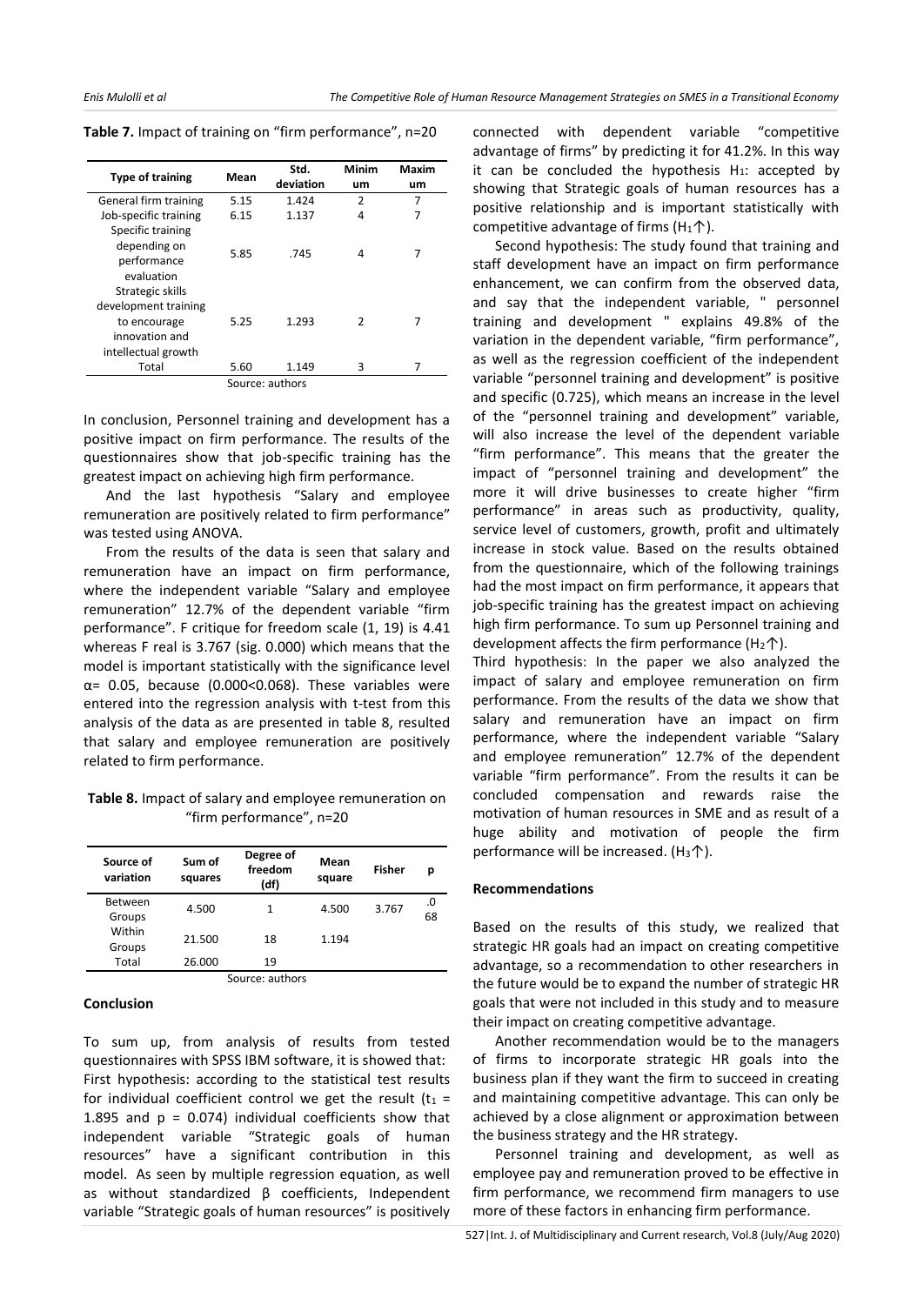This study has established a basis for further research on the competitive role of human resources in small enterprises. This model constitutes an important contribution to the literature and may be an incentive for scholars to focus their future research work.

Further studies are suggested to reveal other factors that lead to the creation of competitive advantage influenced by human resources, in addition to the factors considered in this study.

## **References**

- [1]. Ansoff, H. I. (1965). Corporate strategy: business policy for growth and expansion. McGraw-Hill.
- [2]. Armstrong, M. (2006). A Handbook of Human Resource Management Practice (10th ed). London
- [3]. Armstrong, M. (2009). Armstrong's handbook of performance management: An evidence-based guide to delivering high performance. Kogan Page Publishers.
- [4]. Armstrong, M., & Baron, A. (2002). Strategic HRM: The key to improved business performance. CIPD Publishing.
- [5]. Armstrong, Michael, (2008) Strategic human resource management : a guide to action, 4th ed.
- [6]. Barney, B., And Hesterly, S. (2010). Strategic Management and Competitive Advantage Concepts. Pearson Prentice Hall: New York.
- [7]. Barney, J. B. (1986). Organizational culture: can it be a source of sustained competitive advantage?. Academy of management review, 11(3), 656-665.
- [8]. Barney, J. B. (1995). Looking inside for competitive advantage. Academy of Management Perspectives, 9(4), 49-61.
- [9]. Barney, J.B. (1991). Firm resources and sustained competitive advantage. Journal of Management, 17, 99- 120.
- [10].Becker, B. E., & Huselid, M. A. (1998). Human resources strategies, complementarities, and firm performance. SUNY Buffalo: Unpublished manuscript.
- [11].Becker, B., & Gerhart, B. (1996). The impact of human resource management on organizational performance: Progress and prospects. Academy of management journal, 39(4), 779-801.
- [12].Boxall, P. (1996). The strategic HRM debate and the resource‐based view of the firm. Human resource management journal, 6(3), 59-75.
- [13].Budhwar, P. S. (2000). Evaluating levels of strategic integration and devolvement of human resource management in the UK. Personnel Review, 29(2), 141-157.
- [14].Chen, L.H., Liaw, S.Y., and Lee, T.Z. (2003), 'Using HRM Pattern Approach to Examine the Productivity of Manufacturing Firms: An Empirical Study,' International Journal of Manpower, 24, 3, 299–320
- [15].Coff, R.W.,(1994),'Human Assets and Organization control i of the resource based view', St. Louis, Olin, M.J, School of Business, Washington University
- [16].Dănăiaţă, I., Bibu, N. A., & Predişcan, M. (2006). Management-Theory basis-The.
- [17].David, F. R. (2010). Strategic Management: Mymanagementlab. Prentice Hall.
- [18].Day, R. L. (1984). Modeling choices among alternative responses to dissatisfaction. ACR North American Advances.
- [19].Delaney, J.T., and Huselid, M.A. (1996), 'The Impact of Human Resource Management Practices on Perceptions of Organizational Performance,' Academy of Management Journal, 39, 4, 949–969.
- [20].Delery, J. E., & Doty, D. H. (1996). Modes of theorizing in strategic human resource management: Tests of universalistic, contingency, and configurational performance predictions. Academy of management Journal, 39(4), 802-835.
- [21].Dyer, L., & Reeves, T. (1995). Human resource strategies and firm performance: what do we know and where do we need to go?. International Journal of human resource management, 6(3), 656-670.
- [22]. Ferris, G. R., Hochwarter, W. A., Buckley, M. R., Harrell-Cook, G., & Frink, D. D. (1999). Human resources management: Some new directions. Journal of management, 25(3), 385-415.
- [23].Ganesh, L., & Mehta, A. (2010). Critical success factors for successful enterprise resource planning implementation at Indian SMEs. International Journal of Business, Management and Social Sciences, 1(1), 65-78.
- [24].Gerhart, B. & Milkovitch, G. B. (1992). Employee compensation: research and practice, n Dunnette, M. & Hough, L. (Eds). Handbook of Industrial and Orhanisational Psychology, Consulting Psychologists Press, Palo Alto, CA, 3,  $481 - 569.$
- [25].Gomer-Mejia, L. R., Balkin, D. B., & Cardy, R. L. (2004). Managing Human Resources. 4th International Edn.
- [26]. Guest, D. E. (1999). Human resource management-the workers' verdict. Human resource management journal, 9(3), 5-25
- [27].Guest, D., Michie, J., Sheehan, M., & Conway, N. (2000). Employment Relations, HRM and Business Performance: An analysis of the 1998 workplace employee relations survey. London: Institute of Personnel and Development.
- [28].Harel, G. H., & Tzafrir, S. S. (1999). The effect of human resource management practices on the perceptions of organizational and market performance of the firm. Human Resource Management: Published in Cooperation with the School of Business Administration, The University of Michigan and in alliance with the Society of Human Resources Management, 38(3), 185-199.
- [29].Hornsby, J. S., & Kuratko, D. F. (2003). Human resource management in US small businesses: A replication and extension. Journal of developmental entrepreneurship, 8(1), 73.
- [30].Huselid, M. A. (1995). The impact of human resource management practices on turnover, productivity, and corporate financial performance. Academy of management journal, 38(3), 635-672.
- [31].Huselid, M.A., Jackson, S.E., and Schuler, R.S. (1997), 'Technical and Strategic Human Resource Management Effectiveness as Determinants of Firm Performance,' Academy of Management Journal, 40, 1, 171–188.
- [32].Islami, X. (2015). The Process and Techniques to overcome the Resistance of Change Research based in the Eastern Part of Kosovo. International Journal of Multidisciplinary and Current Research, 3, 1122–1130
- [33].Islami, X. A., Mulolli, E. S., & Mustafa, N. (2018). The effect of factors industrial and internal to the firm's performance. Acta Universitatis Danubius. Œconomica, 14(5), 154-166.
- [34].Islami, X., & Islami, V. (2019). Performance appraisal and the quality of working life. European Journal of Management Issues, 27(1-2), 10–20. Doi:10.15421/191902

528|Int. J. of Multidisciplinary and Current research, Vol.8 (July/Aug 2020)